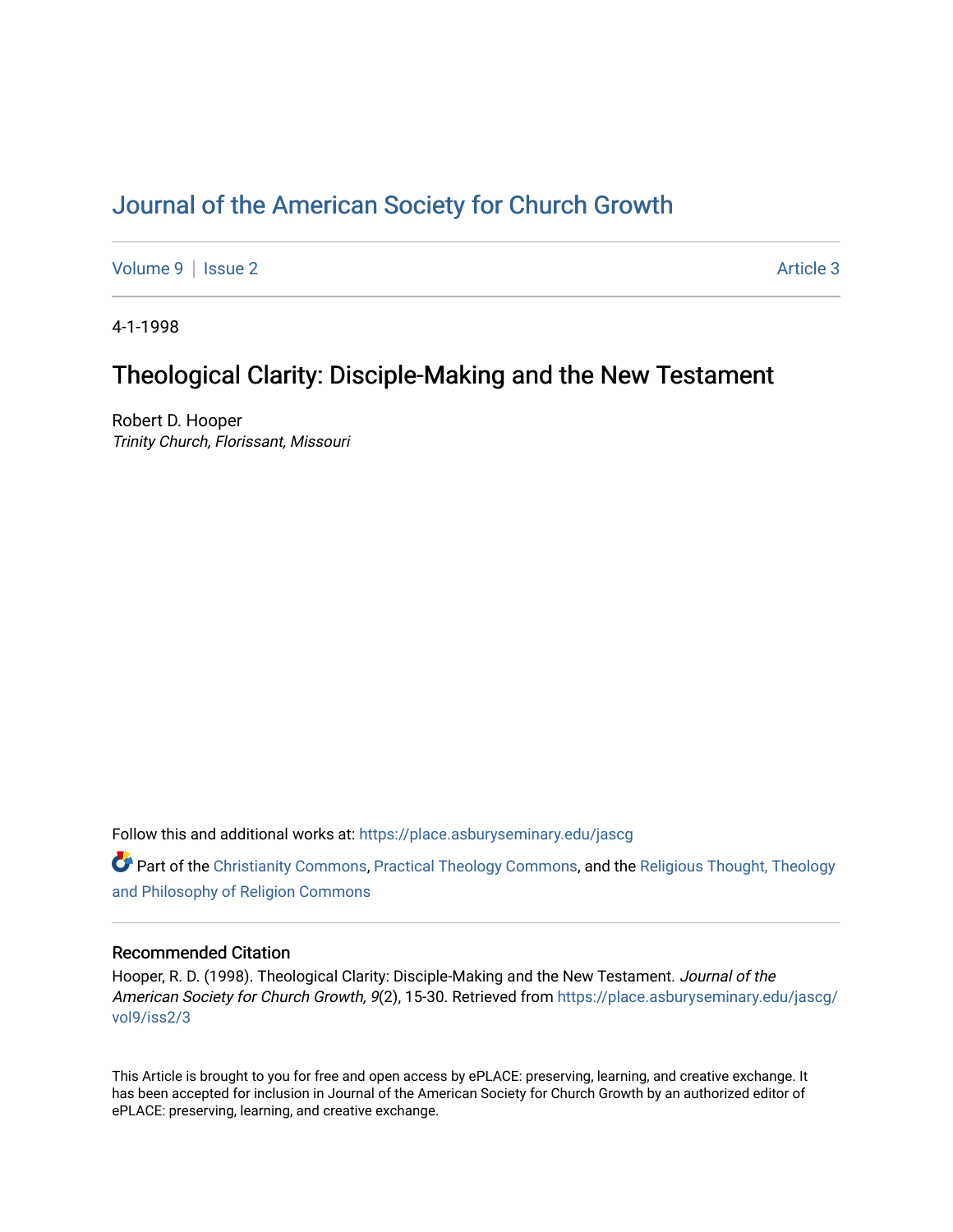## Theological Clarity: Disciple-Making and the New Testament

#### Robert D. Hopper

In his final instructions to his disciples, Jesus gave what has come to be called the "Great Commission" even though this title does not occur in the original language. "Therefore go and make disciples of all nations, baptizing them in the name of the Father and of the Son and of the Holy Spirit, and teaching them to obey everything I have commanded you. And surely I am with you always, to the very end of the age" (Matthew 28:19–20 NIV).

#### A. Exegetical Insight into the Term "Make Disciples"

In context, Jesus encounters the women outside the tomb (Matthew 28:9–10) where he instructs them to tell the disciples to go to Galilee. In response the disciples go to the mountain in order to meet Jesus, and once there, they see him, and worship (proskynein) him. The verb proskynein connotes the idea of submission and adoration only deserving of God. Interestingly, some or all had doubt (distazein), which is found only here in Matthew's gospel. There is an intermingling of submission, yet doubt. With brevity, Matthew gets to the point and gives the Commission of Jesus. Jesus approaches and declares, "All authority in heaven and on earth has been given to me" (Matthew 28:18). This is important, for Jesus is declaring that authority (exousia) was given (edothe; aorist passive) to him. It has already happened, presumably when he was resurrected. He had exercised authority while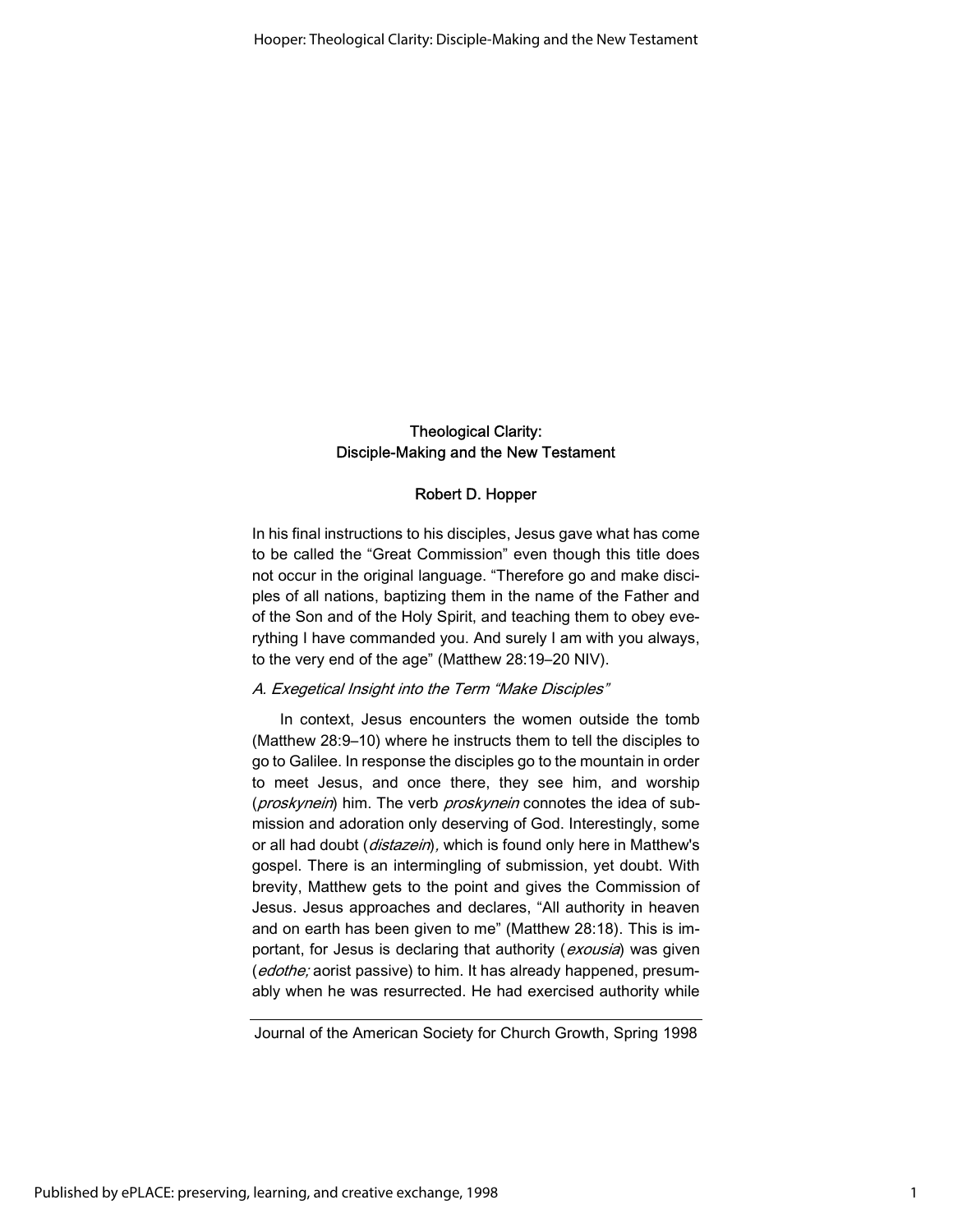16 **Robert D. Hopper** Robert D. Hopper

on earth in dealing with the natural and supernatural, but now he has full authority over all that has been, is, and is to come. He has full, unlimited, universal authority in heaven and on earth. He truly is Lord. "Therefore" (oun), the Commission flows out of Christ's authority, "go" (*poreuthentes*, aorist participle), meaning as you go "and make disciples" (*matheteusate*, aorist imperative) "of all nations, baptizing them in the name of the Father and of the Son and of the Holy Spirit, teaching them to obey all that I have commanded you."

There are four main verbs given in the commission: go, make disciples, baptize, teach. Three are helping verbs, and one is an imperative. A quick rendering of the English text suggests that "go" is the imperative. But it is a helping verb, (poreuthentes), yet an important one because it is directly related to "make disciples," (*matheteusate*). meaning that as you go about living your life, the task is clear, make disciples. The verb "go" serves to heighten the importance of the task. The idea is, you will be going about and as you do, be ever vigilant in your efforts to make disciples of Jesus Christ. Thus, the imperative is "make disciples." You do that by baptism, which enrolls them officially, and teaching them the ways of the Master Jesus, and challenging them to obey his teachings regardless of personal inconvenience or consequence. It is a radical conversion and maturing that is required of all who want to become disciples of Jesus. These eleven are to go and proclaim the Lordship of Jesus. He has all authority. Thus, the gospel is a proclamation of Lordship. All who respond must summit to his Lordship, declaring allegiance to him exclusively. Therefore, the passage speaks to the subject of conversion to Christ and the maturing of that relationship. To make a disciple, or to be a disciple in the New Testament sense is to focus on both conversion and maturing; or to put it in the terms of Donald McGavran "to disciple" and "to perfect." However, no division of concepts can be made and remain true to the text and its context. McGavran is sensitive to this.

In the Church Growth Bulletin McGavran wrote an article "How About That New Verb, To Disciple." He says the word "disciple" can be used in three ways which needs to be explained by the one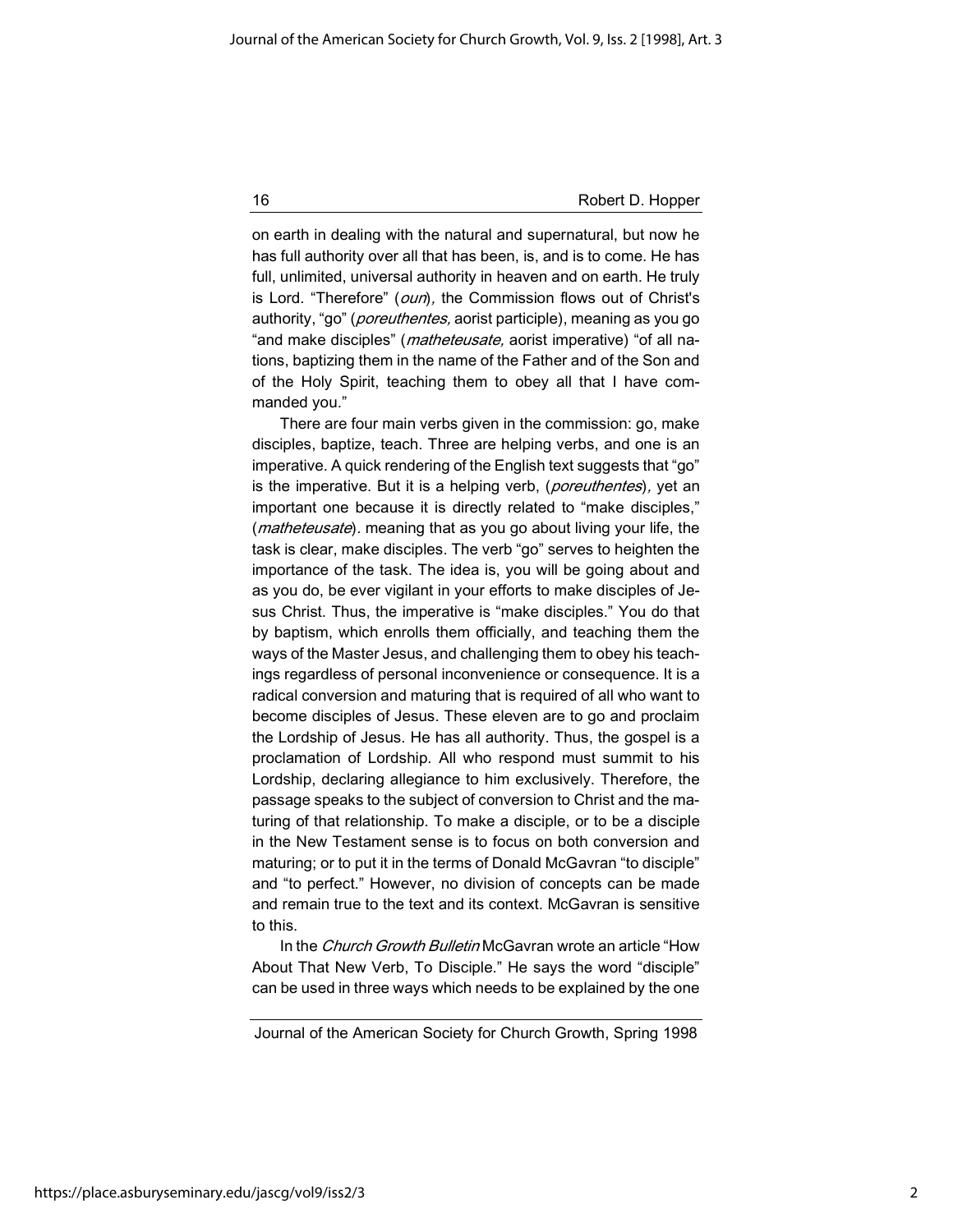using the term, otherwise confusion will occur. Theses three terms are known as D 1, D 2, and D 3:

- D1 "the movement of a non-Christian society under the influence of the Holy Spirit so that large numbers of its members become baptized and committed Christians."
- D2 "the initial conversion of individuals in a nominally Christian society."
- D3 "the latter stages of the process by which an individual Christian becomes an informed, illuminated, thoroughly dedicated follower of Jesus Christ."<sup>1</sup>

However, McGavran is biased toward conversion as the primary emphasis of "make disciples," definitions one and two. This affinity for concentrating on conversion as the primary ingredient in the Great Commission may be understood in the light of the fact that McGavran is attempting to stir the Church universal into action. This necessitates an over emphasis on that aspect the Church has been neglectful in heeding. But a theology of conversion is not what McGavran is insisting on, rather disciple-making. However, the way that McGavran interprets the Great Commission would be better suited to placing the emphasis on "going." This application of his exegesis makes "go" in the Commission the imperative. But because the biblical record does not place it there, it seems that McGavran's exegesis strains to make sure that it is understood that "make disciples" means go and make converts. As has been stated, this is understandable in the light of the fact that the Church has been so narrowly focused on nurture and preservation of existing Christians.

#### B. The New Testament Teacher-Disciple Relationship

The case for interpreting "make disciples" as meaning genuine personal conversion and the ongoing strengthening of that relationship can be enhanced by understanding the New Testament culture. In Jesus' day, the concept of discipleship was understood and practiced. A disciple was a pupil or learner. The Greek word for disciple is *mathetes*. The noun *mathetes*, disciple, comes from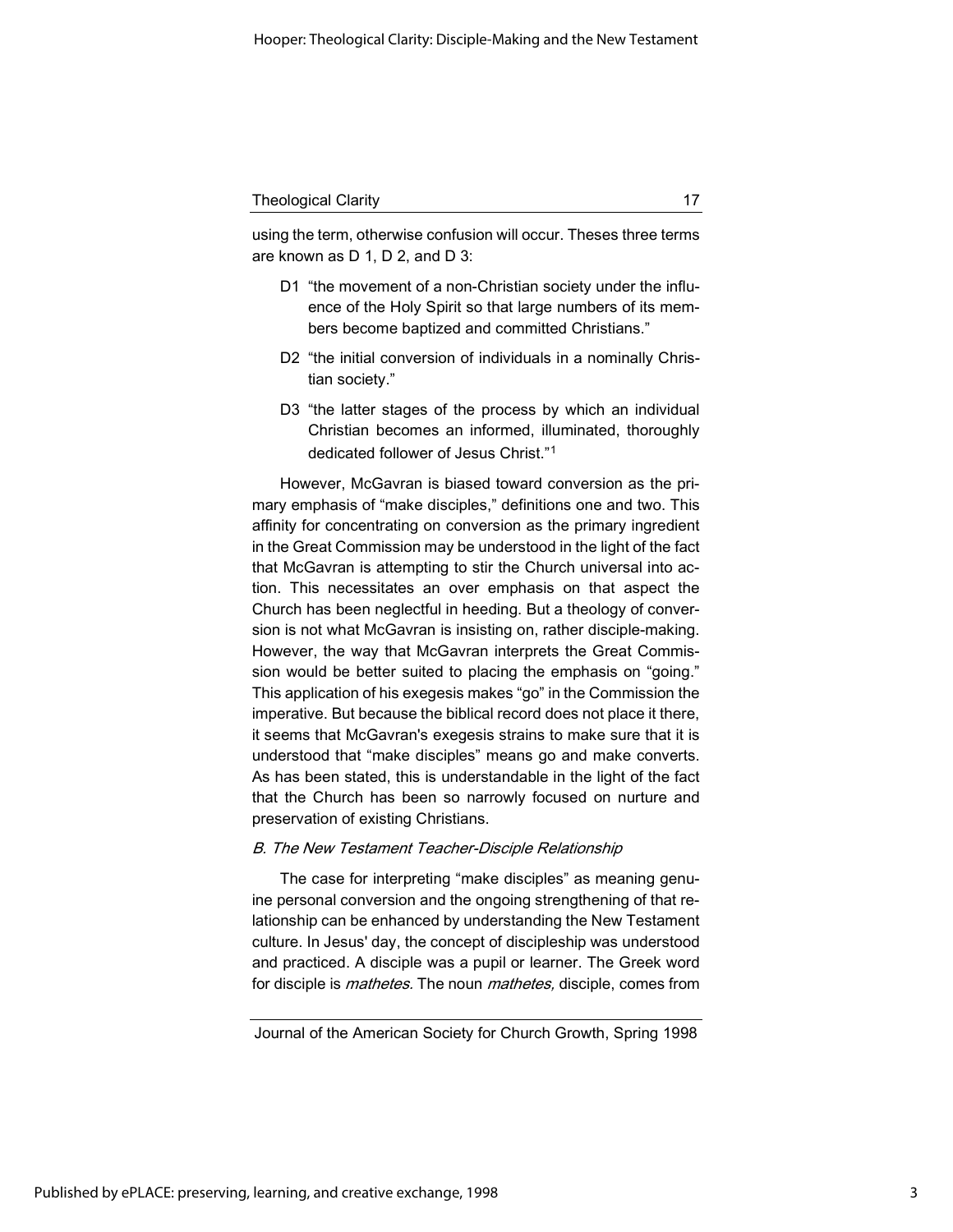18 **Robert D. Hopper** Robert D. Hopper

the verb *manthanein*, to learn. Thus, there was a teacher-disciple relationship. James Blevins gives us insight into this relationship.

These Greek words call to mind the schools of Greek philosophy. Young boys would go to live with a great Greek philosopher and learn from his teachings. Debate and dialogue were favorite means of teaching in these encounters. This kind of student-teacher relationship is missing in the Old Testament. Thus in the Greek translation of the Old Testament the term *mathetes* does not appear. Even though much stress is placed on learning and teaching, it is never a unique disciple-teacher relationship. However, by the first century, there had emerged in Judaism a disciple-teacher role. This development was due to the formation of a large body of exegetical tradition around the Law that needed to be passed from one generation to the next. The Hebrew father was required to begin the process of teaching this tradition to his sons. However, by the time they were eight or nine years old, it was necessary to send one's sons to a village rabbi who could give them more detailed instruction.<sup>2</sup>

This background on the teacher-disciple relationship is helpful in understanding how the recipients would interpret the Commission of Jesus to "go and make disciples." In Matthew 10 Jesus calls his disciples to be with him. This was the establishment of the teacher-disciple relationship, but it was different from the typical Greek or Jewish mold. When a Greek teacher gathered a group of disciples they would study a particular philosophy, for example, nature or astrology. The Jewish rabbi approached discipleship from the perspective of the Law. The rabbi would amplify the Law of Moses and formulate principles so that the disciples could learn to obey the Law. Because different rabbis amplified the Law differently, various expressions emerged, such as, the Pharisees, who were especially particular about the correct procedure to live by in the effort to keep the Law. John the Baptist had his disciples, who for the most part were a protest movement. Jesus enters into this scene and espoused a unique form of discipleship, based not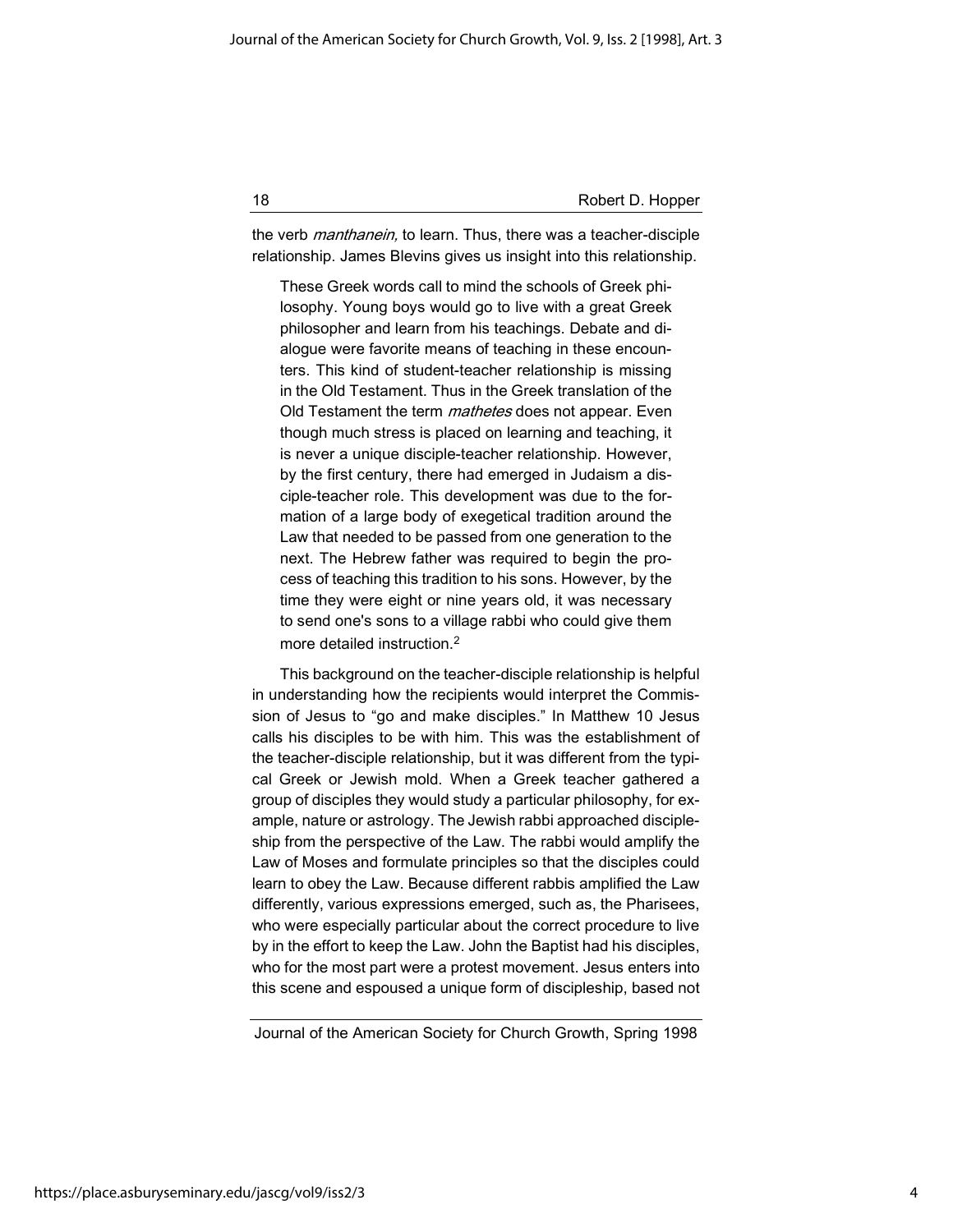| <b>Theological Clarity</b> |  |
|----------------------------|--|
|                            |  |

on a philosophy, principle, or protest, but on the basis of a personal relationship with himself.<sup>3</sup> Blevins offers the implications of such a relationship.

They did not become his followers just by their own free choice. It was a summons for the disciple to be like his teacher (Matt.10:24f). The call implied a readiness of the disciples to be persecuted even as Jesus was persecuted. If the disciples accepted the call, they abandoned all and followed Jesus. Jesus never projected an "easy road" for the disciple. He once said: "The foxes have holes, and the birds of the air have nests; but the Son of man hath not where to lay his head" (Matt. 8:20, KJV). No disciple may look back or take time to bury his dead (Luke 9:59–62). Jesus' call involved a radical decision on the part of the disciples to leave all and follow him. Discipleship, then, involved a radical decision "to be with Jesus."<sup>4</sup>

It must be conceded that the disciples did not know entirely what was going to occur when they responded to the Master's call. But they had enough understanding of the teacher-disciple relationship to know that demands would be placed on them, and those demands would increase as they became fully trained. When the disciples were receiving the Commission, they had concluded three arduous, tumultuous years of training. All but one had endured the rigors of being Christ's disciple. Consequently when the call came to "make disciples" it was highly improbable that they understood it to mean a decision without radical conversion and obedience. Yet, it must be noted vigorously, they also understood that this task was a process.

In receiving their commission to "go and make disciples" the disciples probably were overwhelmed with thought of such a task being completed without the physical presence of Jesus. Further in the narrative of Matthew 28, Jesus promises them his presence, and Luke 24 records the promise of his power as they are indwelt with the Holy Spirit. Something that was accomplished on the day of Pentecost (Acts 2). Presumably the task of making disciples required a presence and power that went beyond the level of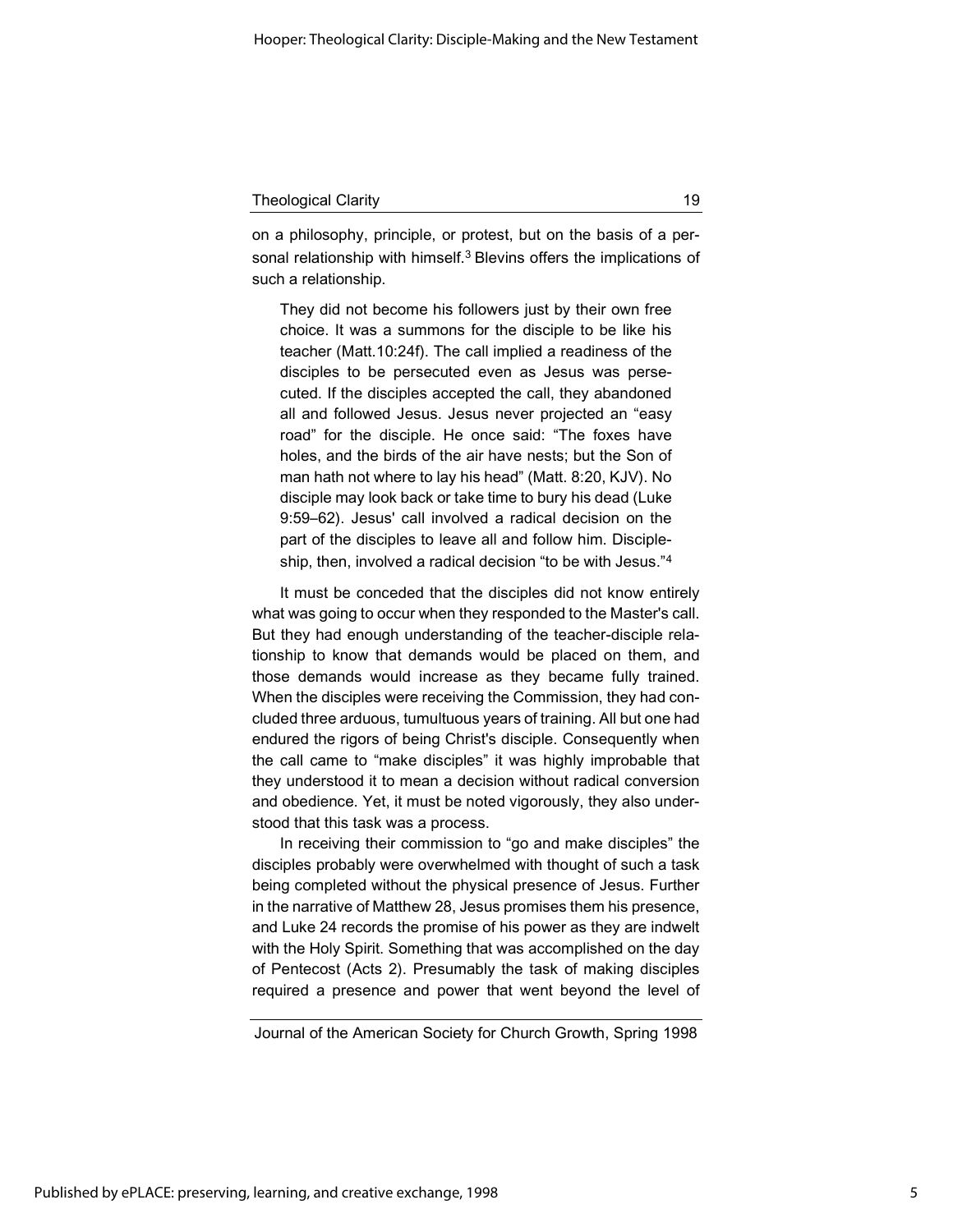discipleship that this band of followers had achieved. The process of making reproductions of themselves required supernatural empowerment.

#### C. Make Disciples as a Process

It would appear, however, that the North American church has lost sight of the arduous process of making disciples. Instead, the concentration of effort and resources goes into reinforcing existing Christians. As one person put it, "We don't make disciples, we maintain them." This is not speculation, for mere observation of modern day Christianity will result in the conclusion that the primary agenda of the church at large is the nurture of existing believers, rather than perceiving the church's function as the processing of people along a recognizable pathway toward maturity.

This could be at the heart of the problem in relationship to the "seeker-sensitive" format that has emerged with Christendom. Being seeker-sensitive, that is, presenting the gospel in the terms the prospect can understand and them moving them upon a continuum until you have them where you want them to be, has received enormous bad press. The claim from critics is that they have "watered down the gospel" or "they have introduced the world into the church." Perhaps those churches that have developed a seekersensitive format have rediscovered a New Testament principle, which says, start where people are at, and move them to where you want them to be. They have recognized that to reach people with the gospel you cannot "dump the whole load" on them, ignore their concerns, or expect them to come on our terms. Instead you have to process people.

John Wesley's strategy for making disciples is clear. When he concluded preaching he did not give the "altar call" that is customary in many churches, instead he invited people to dialogue with him, attend another service spontaneously planned for the next day, or invited the listeners to join a class. George Hunter says that the starting of these classes was the first objective of the preaching of Wesley.<sup>5</sup> Hunter writes:

Wesley's rationale for this practice is rooted in his understanding of the process, by stages, in which people

https://place.asburyseminary.edu/jascg/vol9/iss2/3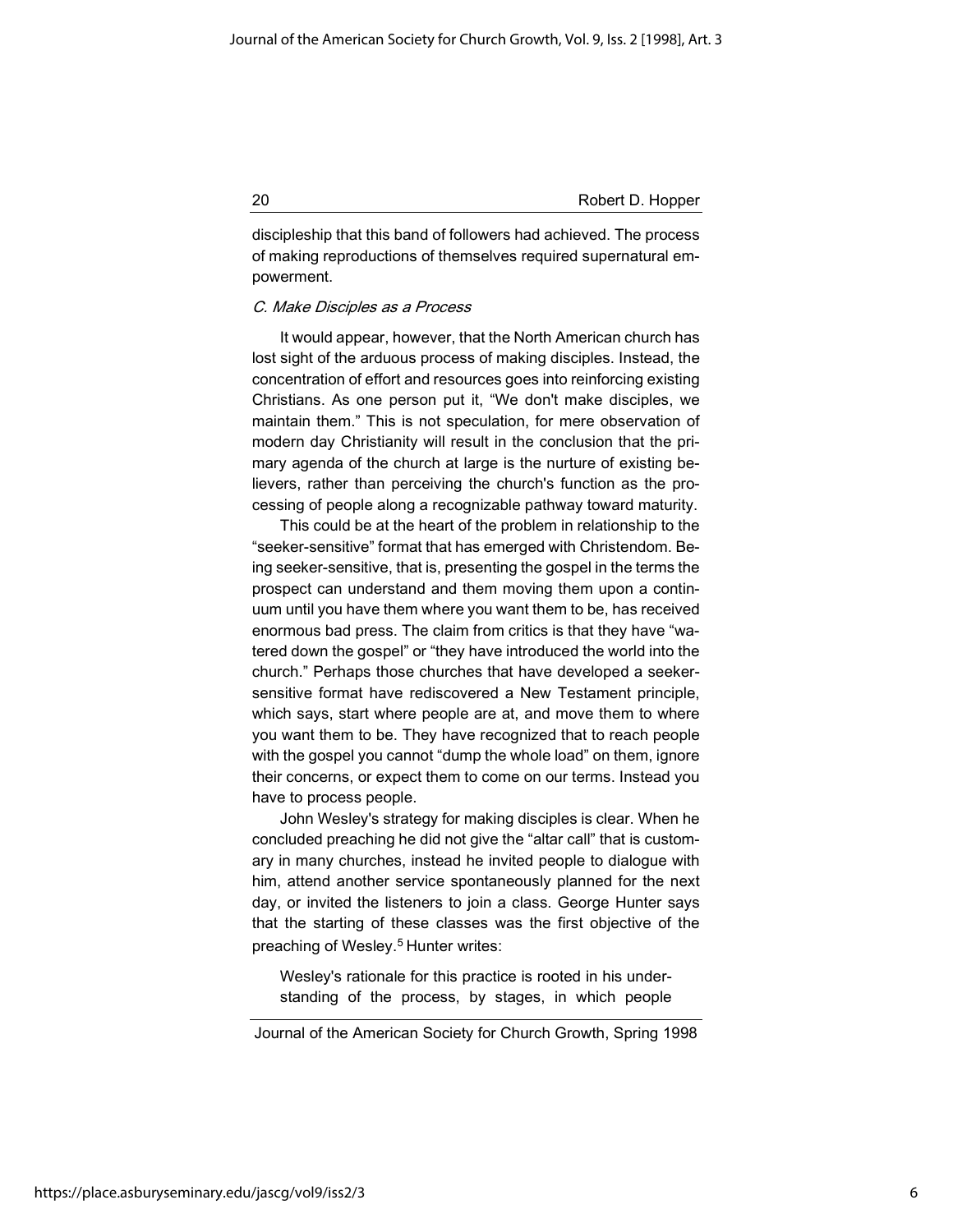become Christians, and upon which he based his whole practice of evangelism.

In brief, he believed that you

- a) Awaken people—to the fact of their lostness, their sins, their need for God.
- b) Enroll awakened people in a class (and, in three months, in a Methodist society). Their experiences within class and society will keep them awake and prepare them for their justification and new birth.
- c) Teach awakened enrolled people to expect to experience their justification. They would experience, at a time and in a manner of God's choosing, his forgiveness and acceptance.
- d) Teach justified people to expect to experience their sanctification in this life. Christians can expect God's grace to complete the work begun in their justification. His grace will free their hearts from sin's power so that their lives can be motivated by love and nothing else.

This four-stage process is consistent with his theological design (which Albert Outler refers to as Wesley's "Ordo Salutis"). In Wesleyan evangelism, each stage served as a conscious objective to be achieved in people's lives. In the cases of unchurched pagans, these four objectives were achieved in the 1,2,3,4 sequence suggested above.<sup>6</sup>

This is very helpful, because the tendency is to view "make disciples," as Wayne Zunkel would say, as "a bounded-set."<sup>7</sup>That is, an absolute, something that has been accomplished, a completed action, a task fulfilled. The Great Commission is seen as something to be completed rather than something to be engaged in. The better view of "make disciples" is, as Wesley understood it, a process, something we engage in. This is consistent with the New Testament pattern of discipleship, and the way the term is defined in the gospels.

In the progression of examination of this concept "make

Journal of the American Society for Church Growth, Spring 1998

7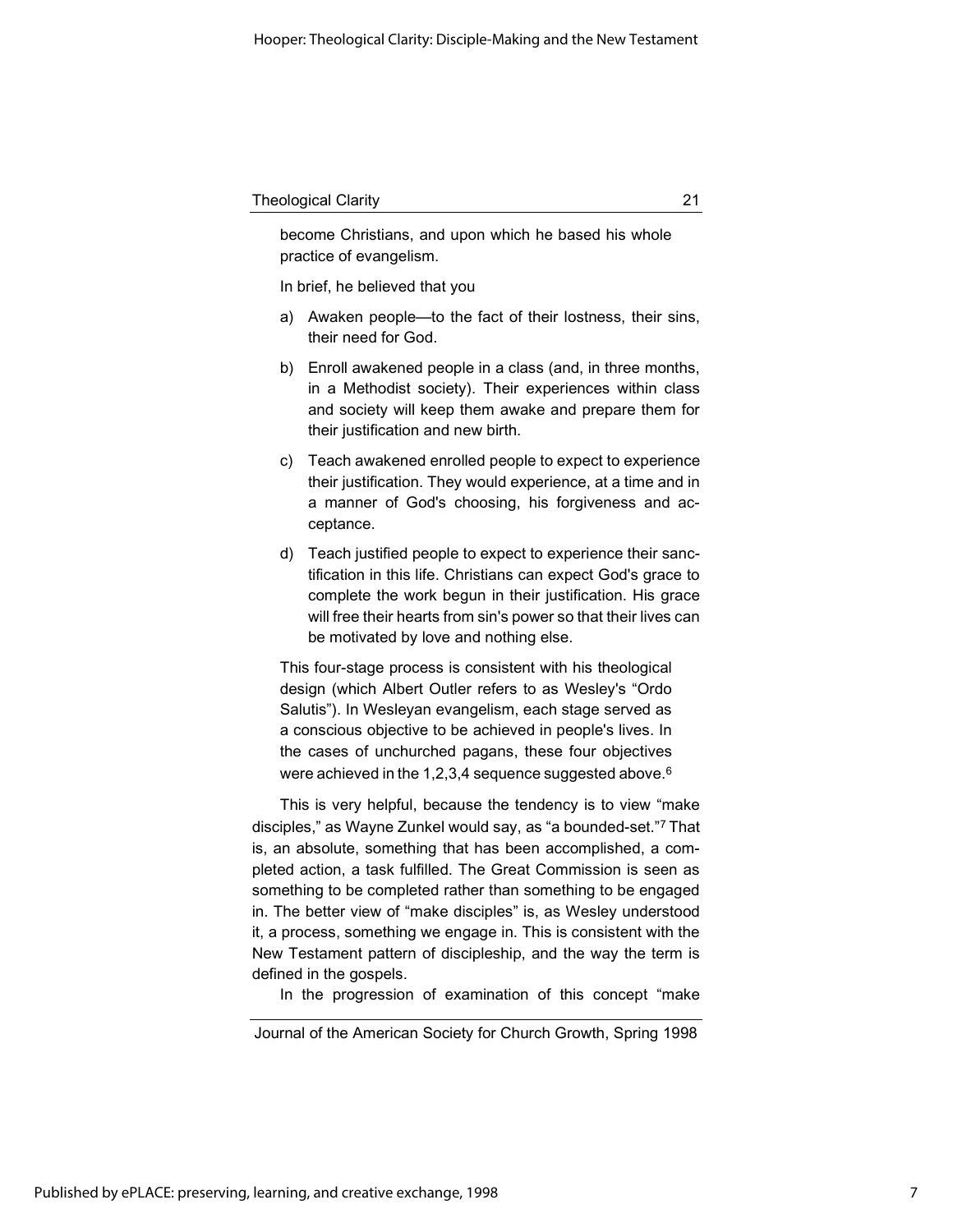disciples" it was not the intention to challenge the principle of "discipling" and "perfecting." But that is what has resulted. These terms denote several realities that misrepresent what is intended by the Commission "make disciples." They connote two tasks to be accomplished rather than actions to be engaged toward. Thus, the "discipling" definition of McGavran in truth picks up the evangel function, though maybe not in a strict since. In Luke 2, Gabriel pronounced the "good news" or "evangel." To evangelize is to proclaim the good news, the gospel of Jesus Christ in hopes that it will gain a hearing and response. One could interpret McGavran as admonishing us to proclaim the gospel until we see the fruit. This is better suited to the meaning of *euangelizomai* than *math*eteusate. Evangelism is a task to do, and "make disciples" is a process to be engaged in, with evangelism an integral part of that process.

Peter Wagner perceives this situation and spends time in his Church Growth I class speaking of the 3-P's of evangelism, rather than the "discipling" and "perfecting" distinction. Presence Evangelism is doing good in the name of Jesus, lending a helping hand (John Wesley would add, for the purpose of awakening the unbeliever to their spiritual need). Proclamation Evangelism could be equated with "evangel," presenting the good news of Jesus Christ in such a way that people hear, understand, and make a choice. Persuasion Evangelism is making disciples, that is, conversion to Christ. Wagner makes the point that church growth is concerned with all three. But to equate the term "make disciples" with Persuasion Evangelism alone is inconsistent with the New Testament. It negates the processing aspect of the concept and separates conversion from maturing, when in reality, "make disciples" should be perceived as beginning at where the prospect is at, and continuing through conversion until death of the believer. A better description would be to either add another "P," which Wagner discourages, for "Production," meaning the ongoing maturing of the convert; or relabel the 3-P diagram so that "make disciples" covers the 3-P's.<sup>8</sup> This correction also needs to occur with Wagner's adaptation of James F. Engel and H. Wilbert Norton's "Spiritual Decision Process Model." Wagner modifies it by equating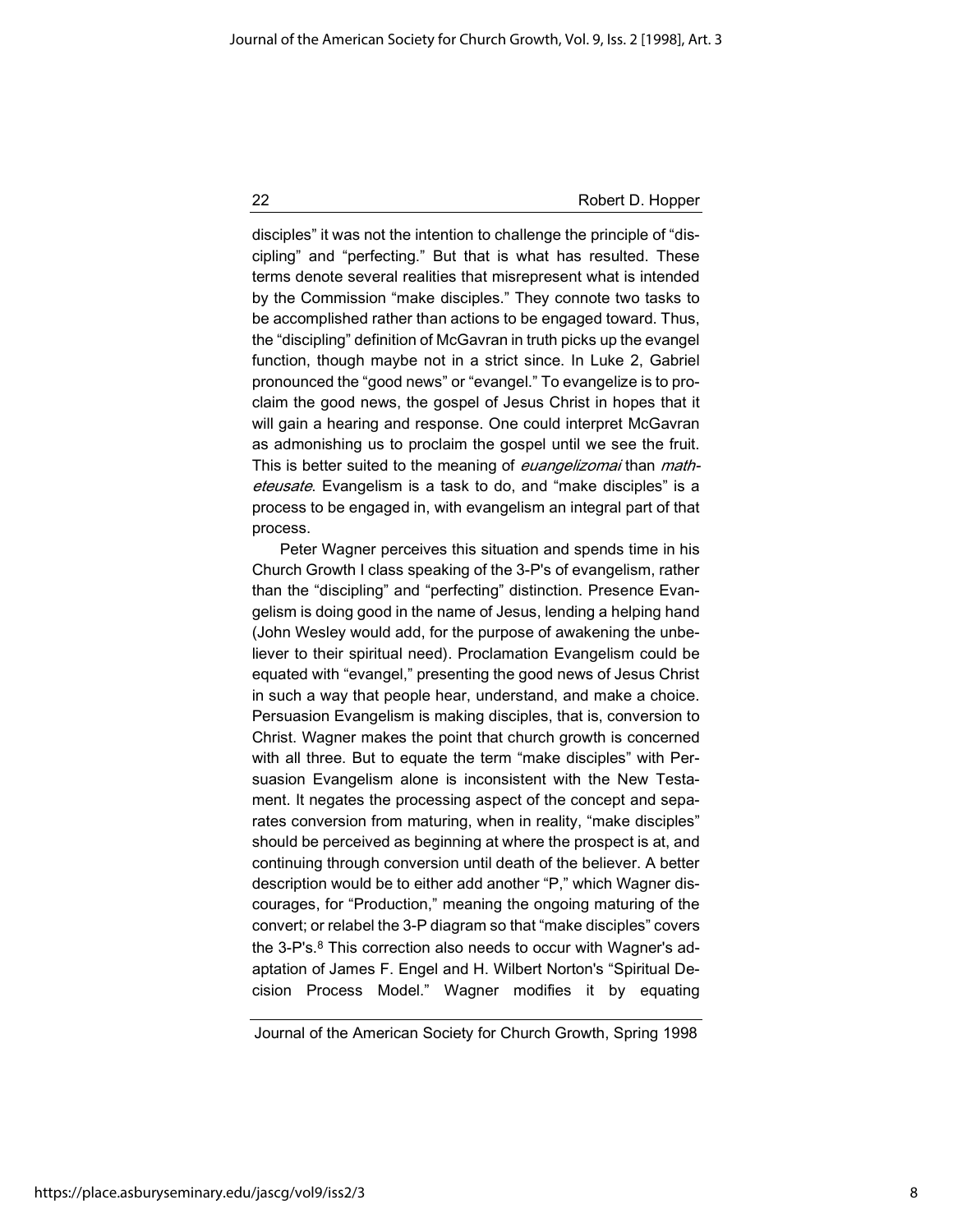"evangelism" with "making disciples." As stated earlier, to do so is not consistent with the New Testament intention. Further Wagner shows on his chart that this task is completed soon after conversion. Maturing then begins with +1 onward.<sup>9</sup> Based on the previous discussion a more accurate reflection of the New Testament would have "make disciples" beginning at -8 and progressing indefinitely on the plus side.<sup>10</sup> Engel would agree with this because the purpose of the diagram was to emphasize the process involved in making disciples. He says, "Thus, becoming a disciple is a process continuing over a life span as believers are conformed to the image of Christ (Phil. 1:6). The Church has a definite obligation to cultivate the new believer, helping him or her to grow in the faith."<sup>11</sup> Later he emphasizes this point again.

The responsibility of the Christian communicator is to approach people where they are in terms of their spiritual position and, through an appropriate combination of message and media, to cause them to progress in their decision process toward initial commitment and subsequent growth. The goal, in short, is to bring about demonstrable and measurable change in people with respect to their response to the gospel.<sup>12</sup>

Thus, the original "Spiritual Decision Process Model" reflects the New Testament better than the adaptation of Wagner.

It can be argued that these technical distinctions are a waste of time, confusing in and of themselves, and creates a new set of differences based on one's theological presuppositions. That may or may not be true. The conclusion of this writer is that the way "make disciples" has been defined in Church Growth literature has caused confusion and enabled energies to be spent in efforts that may or may not have contributed to the fulfillment of the biblical Commission given by Jesus to his disciples. If one is to lead a local church body to engage in making disciples, it is imperative that the issues wrestled with here lead to some kind of conclusion, lest leader and laity are tossed back and forth.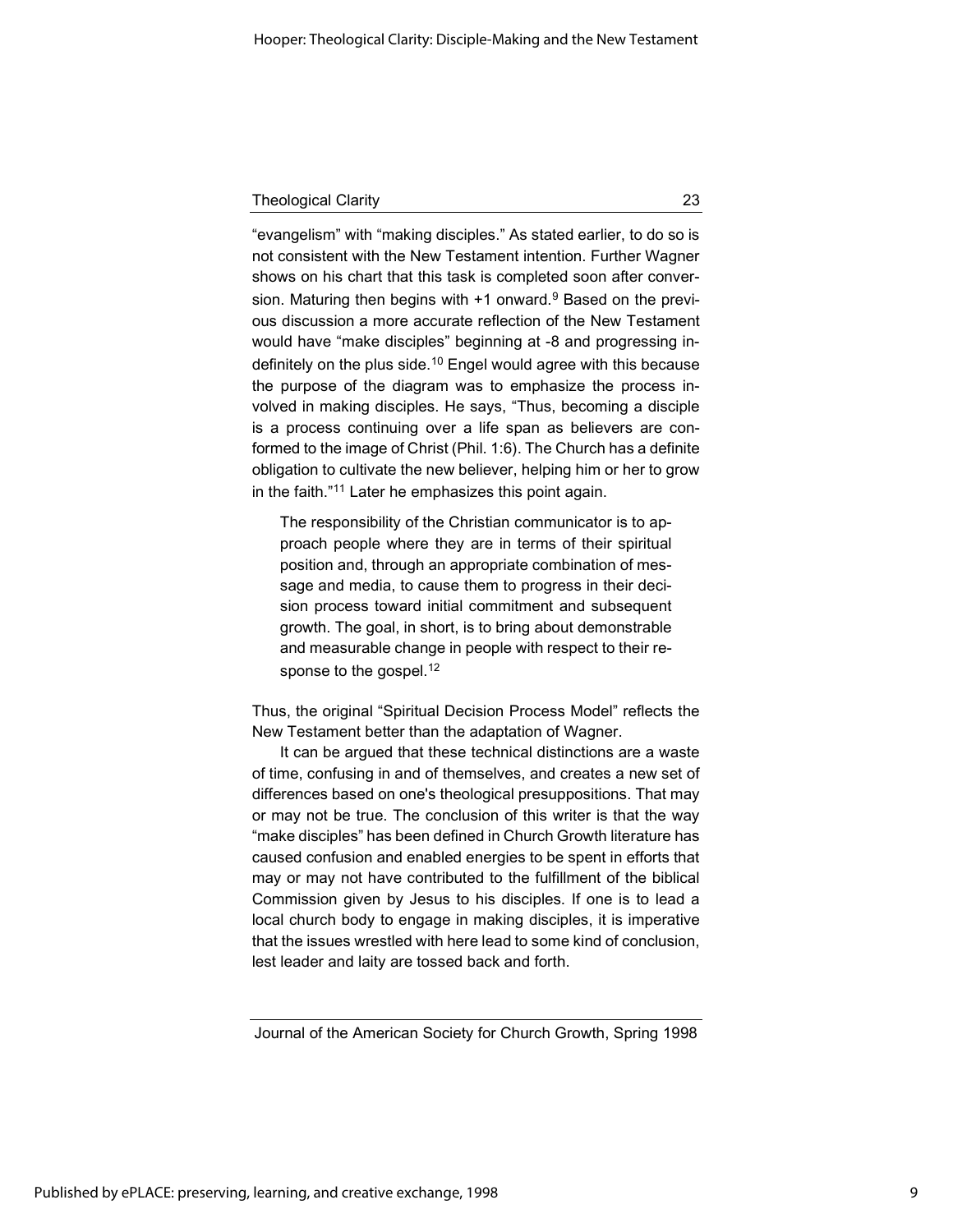## D. Implications for Ministry

A theology professor of mine would always close the class discussion or debate, depending upon the topic, with the statement "Let's wrap it all up" or "Let's tie it up now." He would then summarize the main points of discussion and draw some conclusions for the benefit of the class. That is the intent at this point, to summarize the inquiry and draw some insight for reader.

The Church Growth Movement draws a good measure of its impetus from the words of Jesus in Matthew 28 when he tells his disciples to "go and make disciples." Understanding the term "make disciples" as intended by Jesus is of critical importance to church growth. But defining the term is not without its complexities. Confusion within the church, within church growth writings, and within differing theological traditions necessitates investigation. At issue is the "discipling"-"perfecting" concept of Donald McGavran. The obvious preference for equating the term "make disciples" with conversion. The minimal emphasis placed on the process involved in making disciples. The varying ways in which terms are defined and utilized, sometimes in contradiction to each other, and the inability of Church Growth to build a theological framework that will help provide perimeters for who and how church growth principles and methods are utilized. As a result, each theological tradition must decide what is implied and intended by Jesus.

This brings us to some implications for pastoral ministry. First, when the disciples received the Commission of Jesus they understood it to mean a reproduction of themselves. To use all available means to persuade people to become fully devoted followers of Jesus Christ. This means total allegiance to him and him alone. Dietrich Bonhoeffer would describe it as:

Follow me, run along behind me! That is all. To follow in his steps is something which is void of all content.... The disciple simply burns his boats and goes ahead. He is called out, and has to forsake his old life.... It is nothing else than bondage to Jesus Christ alone, completely breaking through every programme, every ideal, every set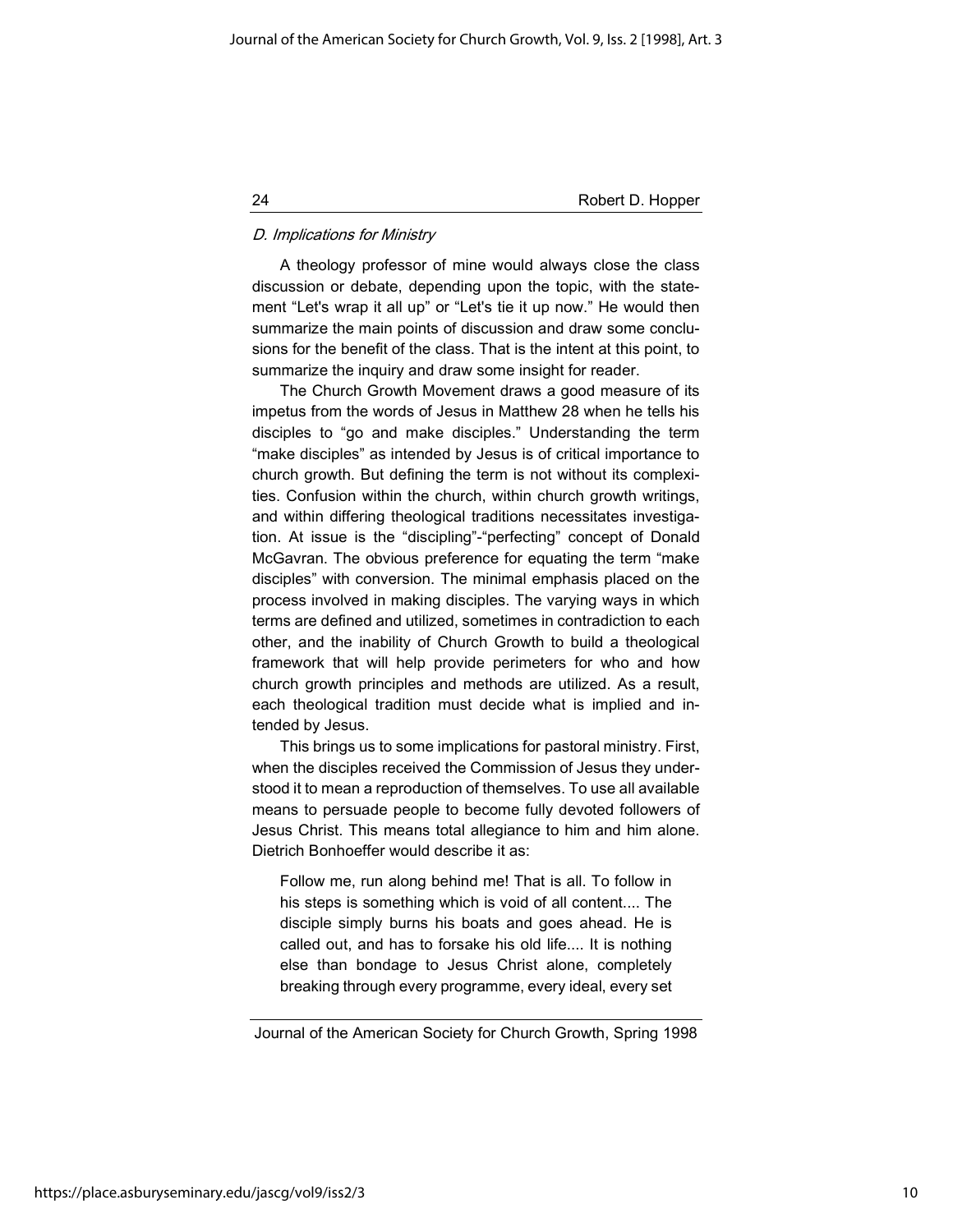of laws.... He alone matters.<sup>13</sup>

Any result less than fully expressed devotion to Jesus Christ does not do justice to the gospel narrative detailing the disciples relationship with Jesus.

Second, this endeavor was understood by Christ's disciples to mean a process. When Jesus was with the woman at the well, he spoke of Living Water, when at the pool of Bethsaida he spoke of healing, with farmers it was seeds, and with fishermen, fish. Christ's disciples would also need to start where the unbeliever was and move along a continuum until Christlikeness was evidenced in the disciple, and they were taking responsibility for their own growth, and reproducing themselves in others. It is a continuous cycle, it is a process which concludes with death.

These first two conclusions rightly understood can have a profound affect upon what is expected from the evangelistic decision, especially for those whose tradition speaks of "full devotion" and "total commitment" as standard operating procedure. Often the belief and expectation is that believers should make this jump to total commitment in almost an instantaneous manner. Into the "bounded-set" of the totally committed. Either you are in or out. This does not reflect sensitivity to the process element of our faith development. A better approach would be to call believers to take the next step in commitment. The problem is that we like to deal in bounded sets, in the instantaneous, in decisive acts of commitment, and "moving up" as the old timers would articulate it. The tendency is to "dump the whole load" on them, and then see if they have the courage to respond. Certainly there is room for this scenario, but balance is critical if we are to be true to the New Testament. Truth out of balance is error.

In addition to this reality, there is the additional application of the process element to our methodology. Greater care needs to be taken in the planning of specific aspects of church life so as to facilitate and foster growth in Christ. Currently the system of Sunday School, preaching services, revivals, Bible studies, for example, fail to link together and coordinate the fostering of maturity. What appears to have occurred, is the independent creation of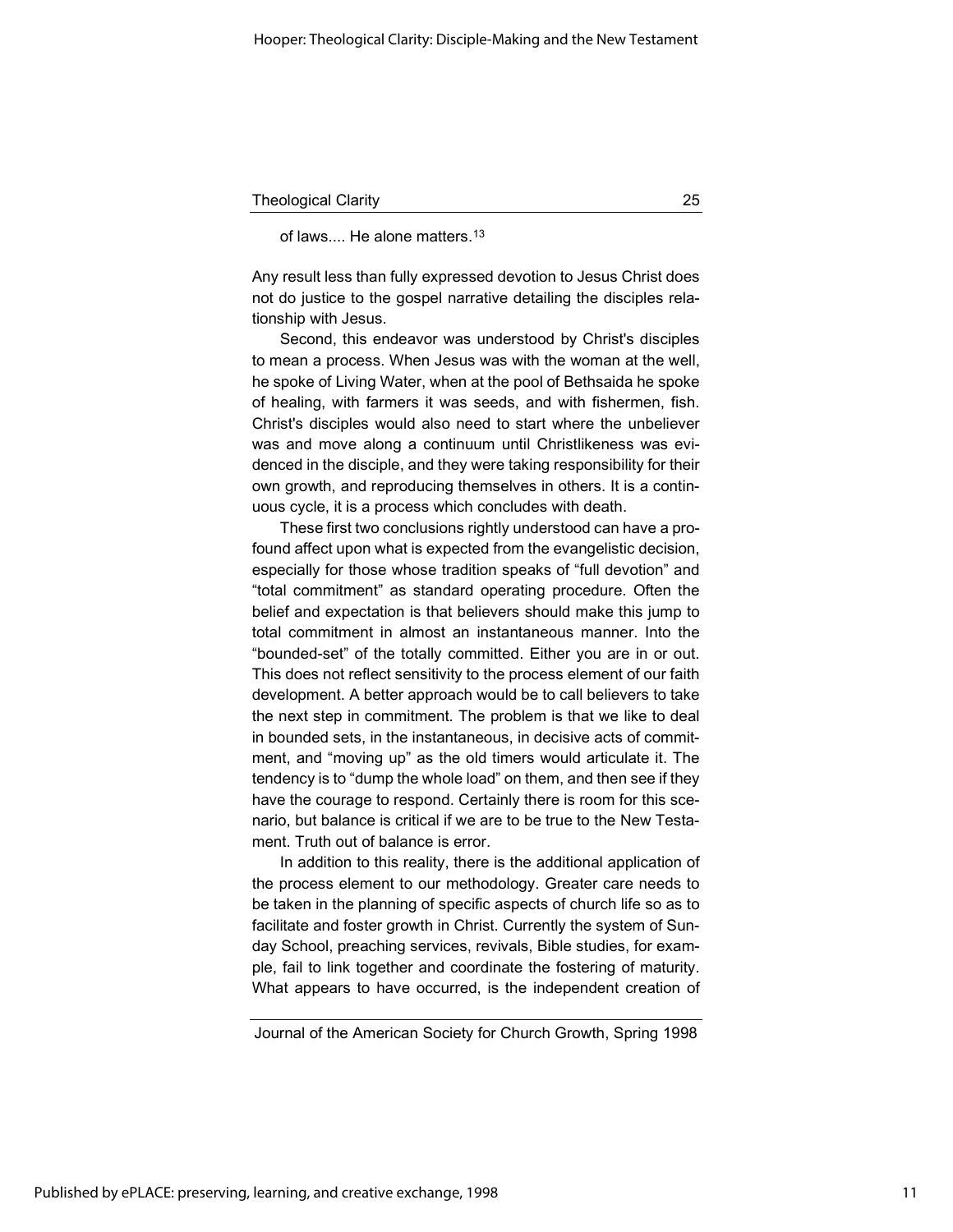programs in the church that maintain a certain level of discipleship. People have become so accustom to hearing the same "stuff," to challenge the interior life to progress onward would be seen as suspect. In addition, thought has not been given to how the church processes a seeker toward faith in Christ. The practice is to expect them to be so "hungry" for Christ that they accept what we offer the believer and "hang around until they get it." This situation does not do justice to the New Testament practices of Jesus, nor the stated practice of the Apostle Paul. He said, "I have become all things to all men, that I might by all means save some" (I Corinthians 9:22, RSV).

Third, a key component of the process is the "born again" experience of the convert. This is a clearly understood event in the mind of the new disciple, and it establishes a personal relationship with Jesus Christ, which enables them to become all that God intends for them.

Fourth, and this is restatement from above, while the evangelical church has understood the crisis and process aspects of salvation and sanctification, they have failed to understand the necessity for establishing within the church those methods that will process people from unbelief to full devotion, to reproducing disciples. Primarily the energies of the church are devoted to maintenance of the current state of maturity of its members.

At the outset of the class, Theology of Church Growth, taught by Charles Van Engen, the question is posed, "Can I be saved, but not take the discipleship?" It is a theological and pastoral issue. How one answers it will determine the content of preaching, teaching, methods, and strategies. Upon investigation of the concept "make disciples," the question is most likely, no. With that in mind, responsibility must be assumed for the development of appropriate discipleship strategies that will ensure there are not too few or too many discipleship expectations, based on the individual's need.

Certainly there will be disagreement, and perhaps consensus can never be accomplished for the simplest of reasons—we do not have the Lamb's book of Life. Consequently we are left to make our own value judgment as to what it means to "make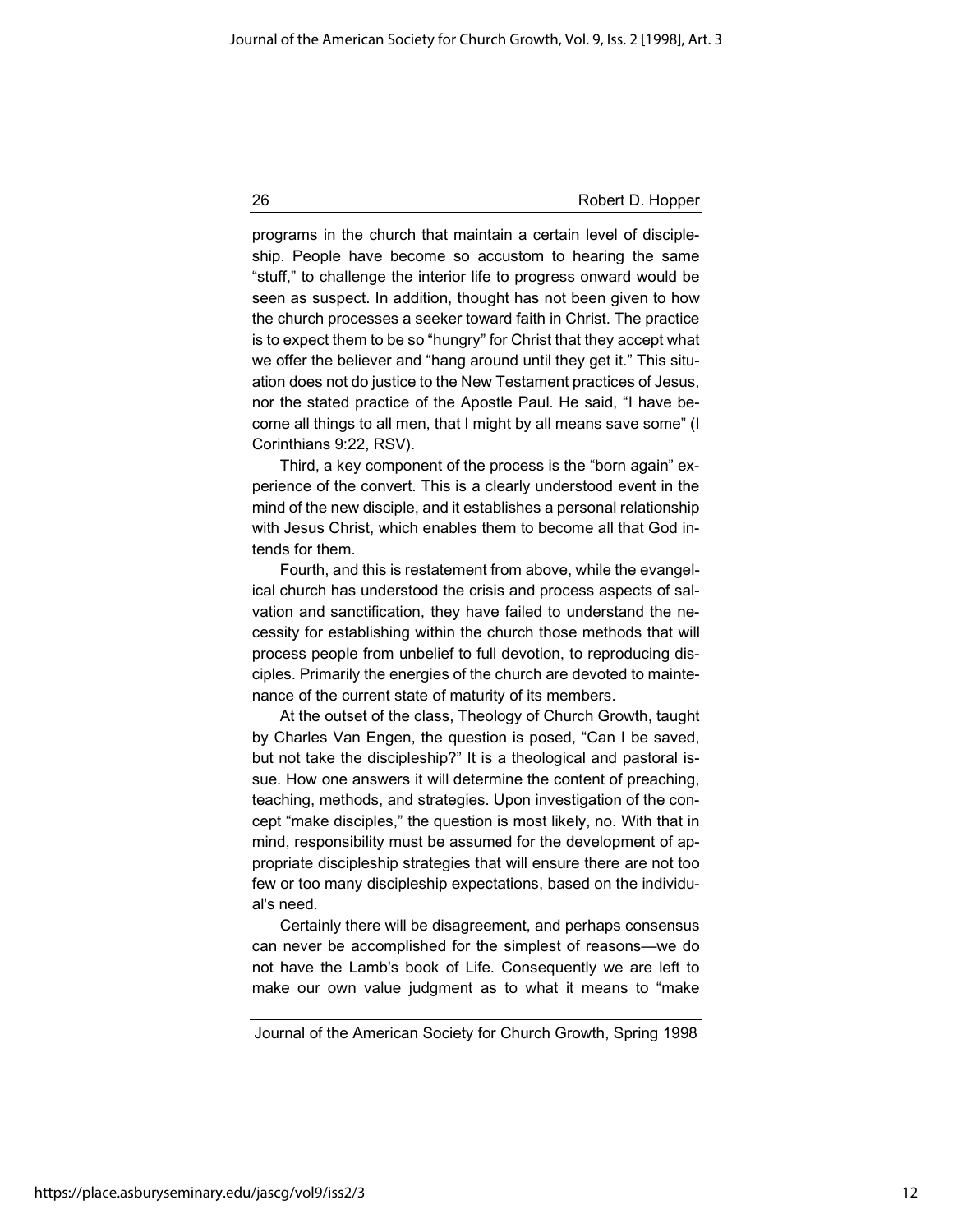disciples." Certainly we can agree that it is in the fruit. But what is fruit? Donald McGavran would say, "responsible church membership." But that brings us full circle, because each theological tradition must define that too. We will not all agree, but probably in the process of inquiry our hearts will be stirred by the Spirit of God for the cause of Christ, and people will be converted to Him, enfolded in the church, deployed in ministry, and thus, we have fulfilled, after all, the Great Commission. May the discussion and debate continue!

**Writer** 

Hopper, Robert D. Address: Trinity Church, 3515 Shackelford Rd., Florissant, MO 63031-1012. Title: Pastor. Dr. Hopper graduated from Mid America Nazarene University in 1981 (B.A.), the Nazarene Theological Seminary in 1984 (M.Div.), and Fuller Theological Seminary in 1998 (D.Min.). He has been a pastor for over 25 years specializing in revitalization of plateaued churches. Robert has both small and larger church experience and is a frequent speaker and consultant in areas of leadership, conflict management, and church growth.

## NOTES

1 . Donald A. McGavran, "How About That New Verb, To Disciple," in Church Growth Bulletin (May 1981).

2. James L. Blevins, "The Calling of the Twelve," in The Equipping of Disciples, ed. John Hendrix and Lloyd Householder (Nashville: Broadman, 1977), 16.

3. The New International Dictionary of New Testament Theology, s.v. "disciple."

4. Blevins, 17.

5. George G. Hunter III, To Spread The Power: Church Growth in the Wesleyan Spirit (Nashville: Abingdon, 1987), 57.

6. Ibid.

7. Wayne C. Zunkel, Church Growth Under Fire (Scottdale, PA: Herald Press, 1987), 50.

8. See Appendix A.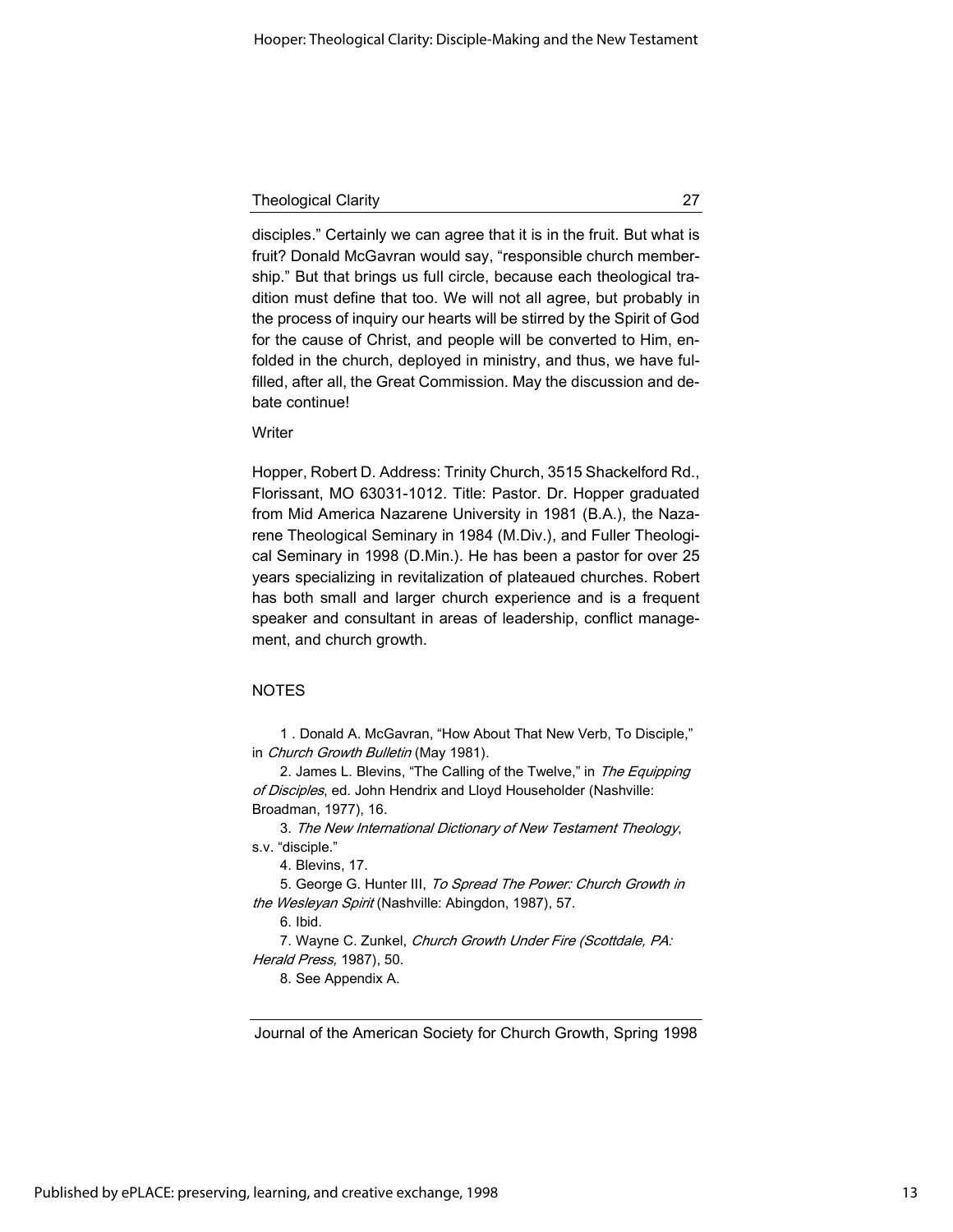9. See Appendix B.

10. Ibid.

11. James F. Engel and H. Wilbert Norton, What's Gone Wrong With The Harvest? (Grand Rapids: Zondervan, 1975), 47.

12. Ibid., 47.

13. Dietrich Bonhoeffer, The Cost of Discipleship, translated from the German Nachfolge by R. H. Fuller, first published in 1937 by Chr. Kaiser Vaerlag Munchen with some revision by Irmgard Booth (New York: Macmillan Company, 1949), 1963, 62.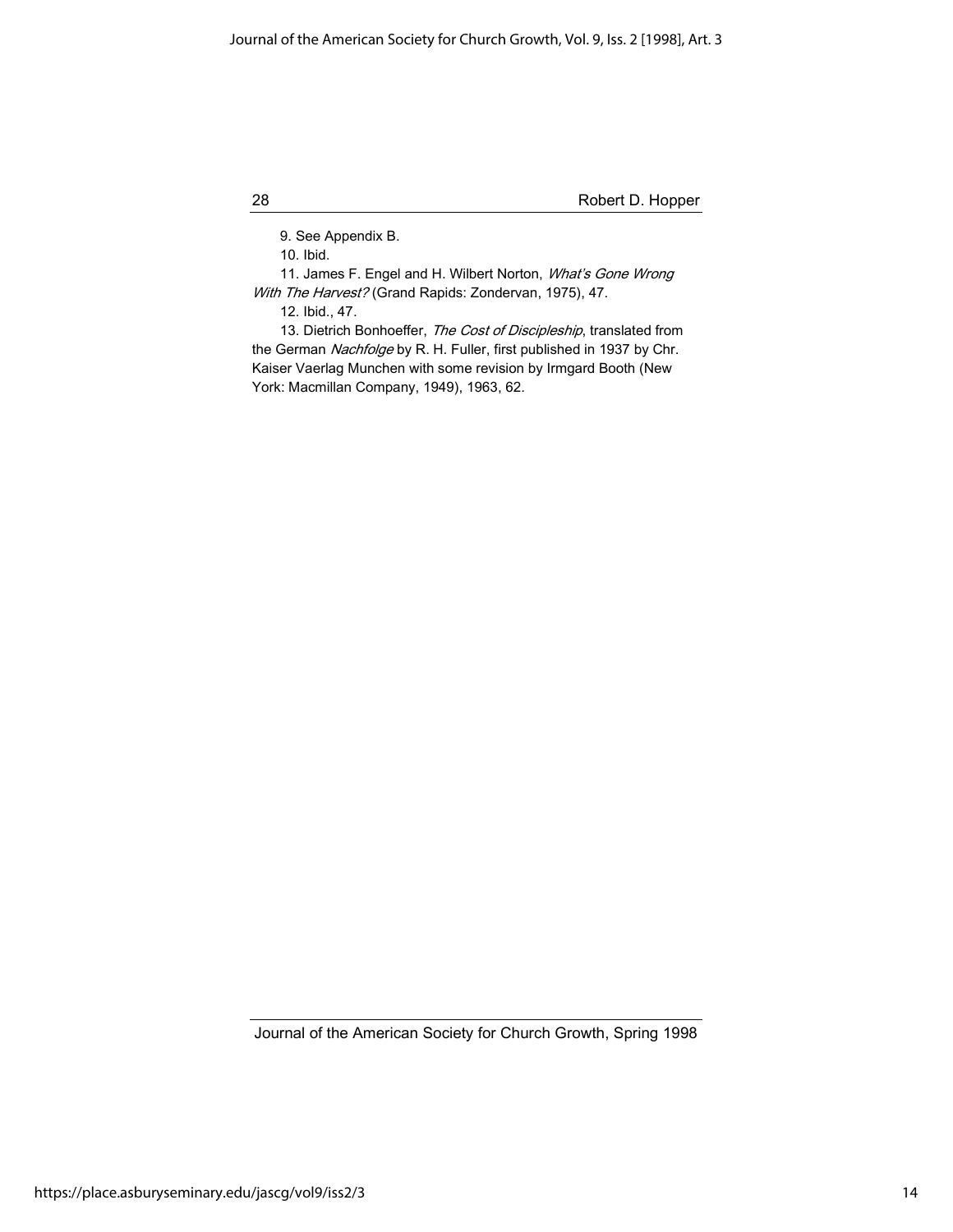## Appendix A